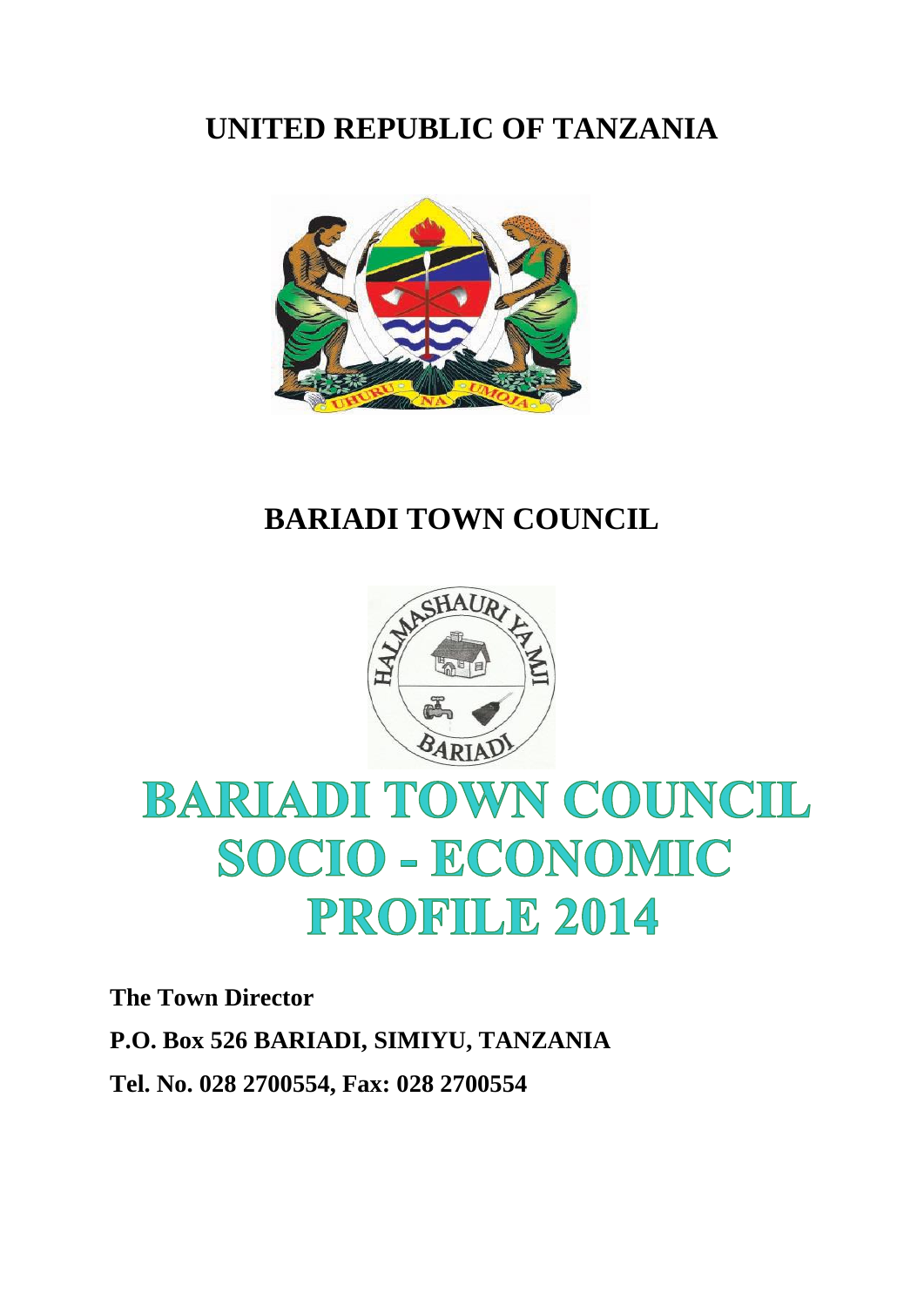## Map of Bariadi Town Council

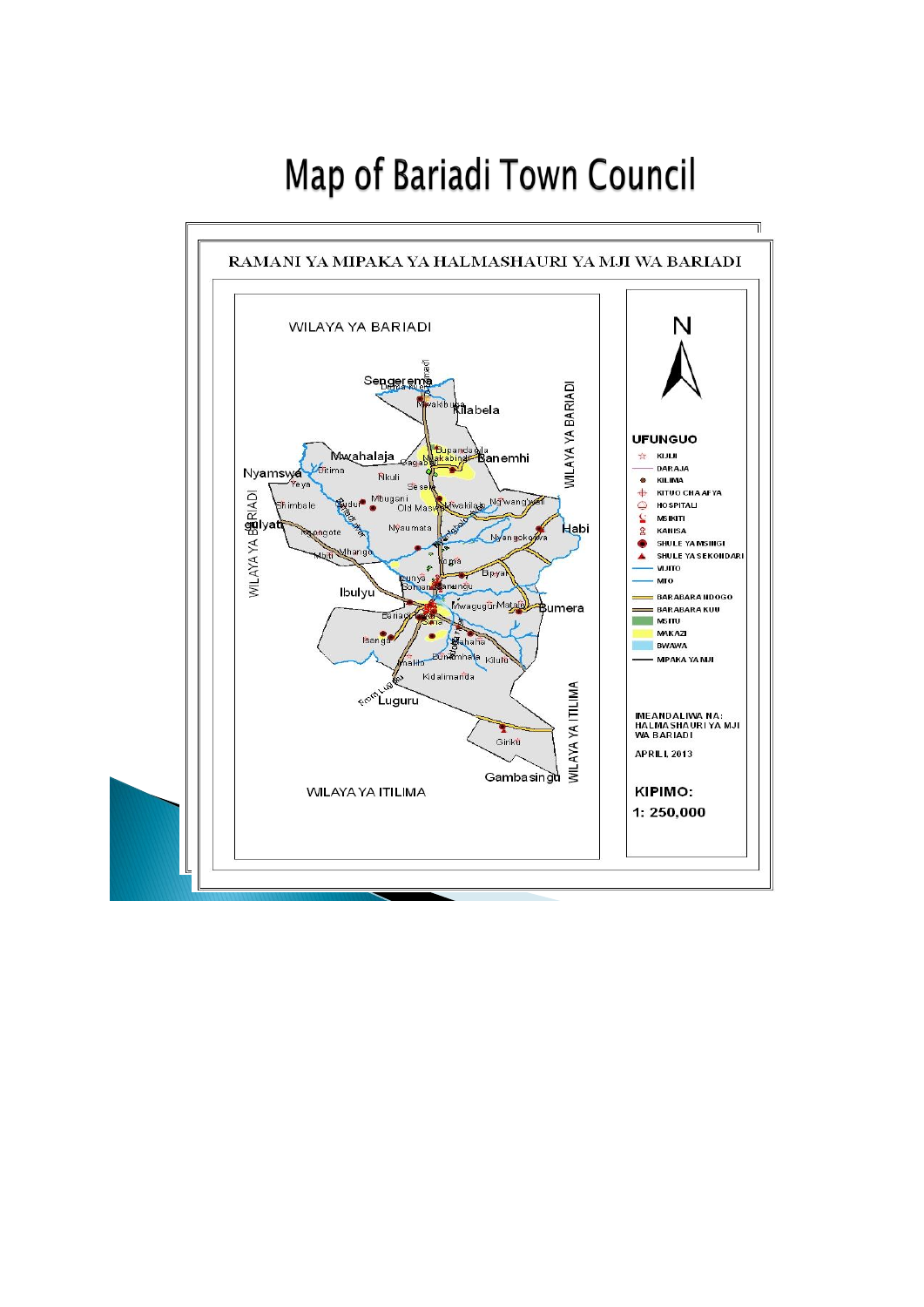#### **Table of Contents**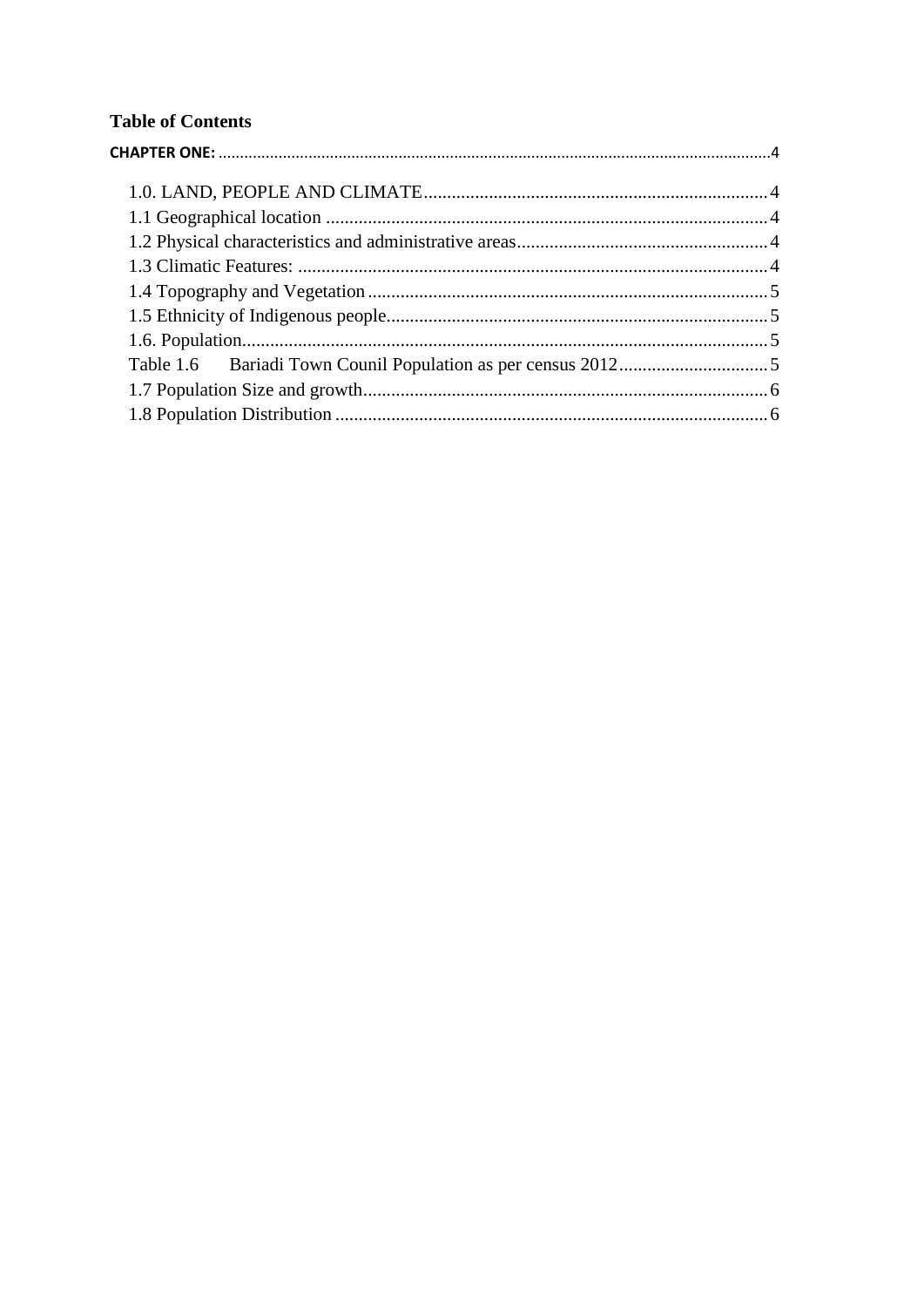#### **CHAPTER ONE:**

#### <span id="page-3-1"></span><span id="page-3-0"></span>**1.0. LAND, PEOPLE AND CLIMATE**

#### <span id="page-3-2"></span>**1.1 Geographical location**

Bariadi Town Council is the head quarter of Simiyu Region. This council covers the area of 876.71 km² and bordered with Sakwe and Ngulyati Wards on the West, Dutwa, Mwadobana and Ikungulyabashashi on the North, Bumera, Nkololo and Budalabujiga wards on the East, Luguru and Nkoma wards (Itilima District) on the South

#### <span id="page-3-3"></span>**1.2 Physical characteristics and administrative areas**

The Council was established in 2012 as a process of upgrading of Bariadi Township Authority as per Government Notice No.278 of 24th August, 2012.

The Bariadi Town Council is about 1192km from Dar es salaam City. It has ten wards; Bariadi, Somanda, Sima, Malambo, Nyangokolwa, Guduwi, Nyakabindi and Bunahmala, which amount to an area of  $876.71 \text{ km}^2$ .

#### <span id="page-3-4"></span>**1.3 Climatic Features:**

The council has a tropical type of climate with clearly distinguished rainy and dry seasons. According to meteorological statistics the average temperature for Bariadi is about  $28^{\circ}$  C with an experience of a rainfall of 600mm as minimum and 900 mm as maximum per year. The area has two seasons a year. The rainy season usually starts between mid- October and December and ends in the second week of May. Normally it has two peak seasons. The first peak lies between mid- October and December, while the second one, the longer season, falls between February and mid- may. As such, the whole rainy season covers a total of almost six months, with a dry spell which usually occurs in January. The dry season begins in mid-May and ends in mid-October. This is a period of about five months. The dry season is the worst period for this area.

The soils are hard to cultivate, pastures become very poor, and availability of water for domestic use and livestock become acute problem. The amount and distribution pattern of rainfall in the region is generally unequal and unpredictable. This implies that rainfall as a source of water for domestic and production purposes in the region is less reliable for sustainable water supply.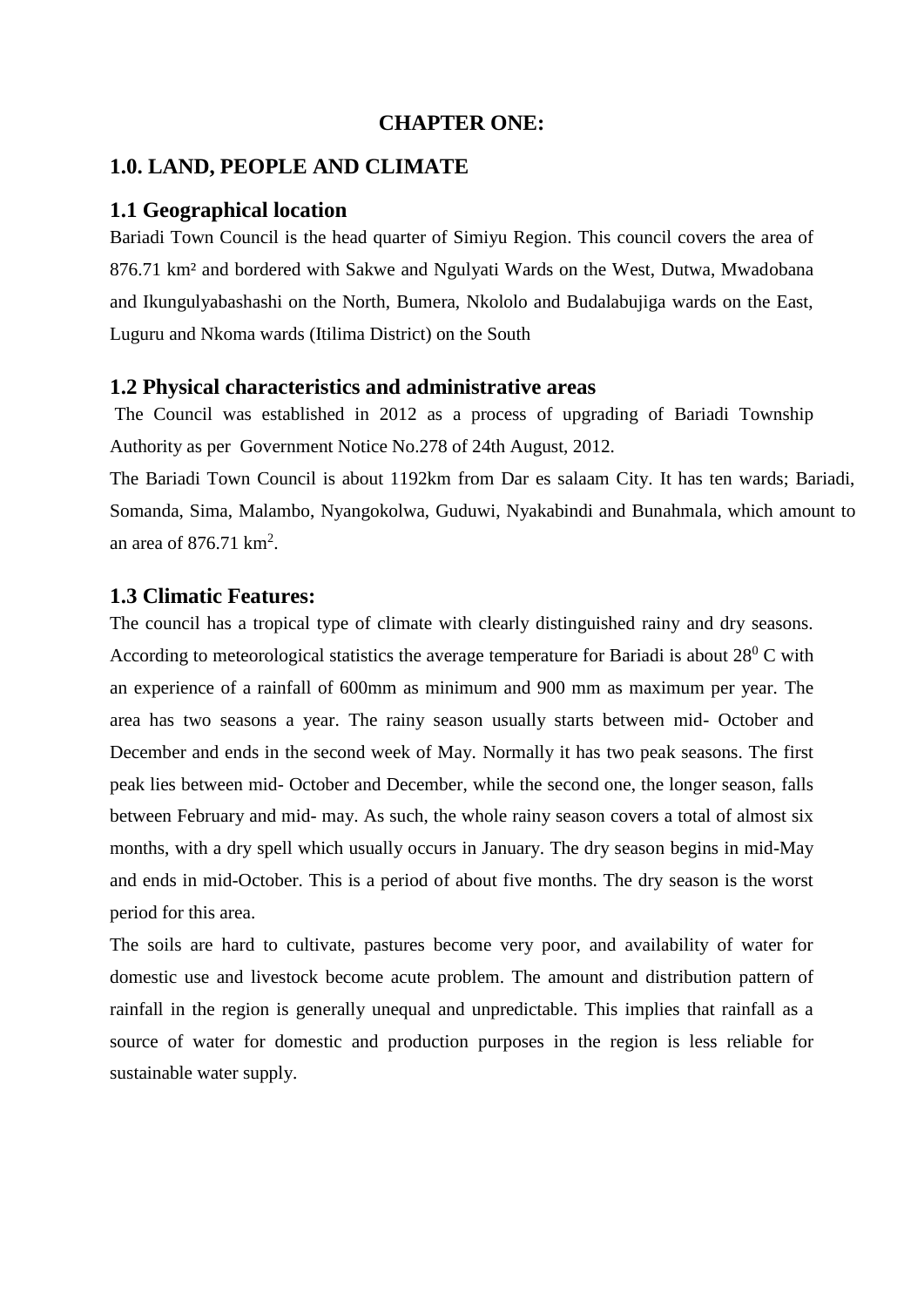#### <span id="page-4-0"></span>**1.4 Topography and Vegetation**

The topography of Bariadi is characterized by flat, gently undulating plains covered with low sparse vegetation. The dominant soils are heavy black clay soils with areas of red loam and sandy soil. It is observed that most of the Council is dry flat lowland.

#### <span id="page-4-1"></span>**1.5 Ethnicity of Indigenous people**

The major ethic group is the Wasukuma(Wanyantuzu) who dominate a good number of Council residents and are mostly found in every ward of the Council with a few number of other ethnic groups including Wanyiramba in Malambo, Sima, Bariadi, Somanda and Isanga wards. The Bariadi town is a trading centre, running businesses with domination of agricultural and livestock activities.

#### <span id="page-4-2"></span>**1.6. Population**

According to National population and housing census of 2012, the Bariadi Town Council had a population of 155,620 in which males were 73,848 and females were 81,772. The Number of households is 24315 and Household size is 6.4

|                |                 |                | <b>POPULATION</b> |             |               | <b>H/HOLD SIZE</b> |
|----------------|-----------------|----------------|-------------------|-------------|---------------|--------------------|
|                | <b>DIVISION</b> | <b>WARD</b>    | <b>TOTAL</b>      | <b>MALE</b> | <b>FEMALE</b> |                    |
| $\mathbf{1}$   |                 | Bunamhala      | 28,301            | 13,470      | 14,831        | 6.9                |
| $\overline{2}$ |                 | Somanda        | 16,592            | 8,005       | 8,587         | 6.8                |
| 3              |                 | Nyangokolwa    | 22,557            | 10,755      | 11,802        | 7.4                |
| $\overline{4}$ |                 | <b>Bariadi</b> | 11,248            | 5,226       | 6,022         | 5.1                |
| 5              |                 | Isanga         | 11,354            | 5,263       | 6,091         | 7.5                |
| 6              |                 | Malambo        | 10,489            | 4,925       | 5,564         | 4.7                |
| $\overline{7}$ |                 | Sima           | 13,553            | 6,363       | 7,190         | 4.9                |
| 8              |                 | Mhango         | 11,253            | 5,307       | 5,946         | 6.9                |
| 9              |                 | Guduwi         | 10,550            | 5,069       | 5,481         | 7.4                |
| 10             |                 | Nyakabindi     | 19,723            | 9,465       | 10,258        | 6.8                |
|                | Total           |                | 155,620           | 73,848      | 81,772        | 6.4                |

<span id="page-4-3"></span>**Table 1.6 Bariadi Town Counil Population as per census 2012 BARIADI TOWN COUNCIL POPULATION CENSUS 2012**

Source: 2012 Tanzania Population and Housing census

Figure 1.1 Town Council Population as per census 2012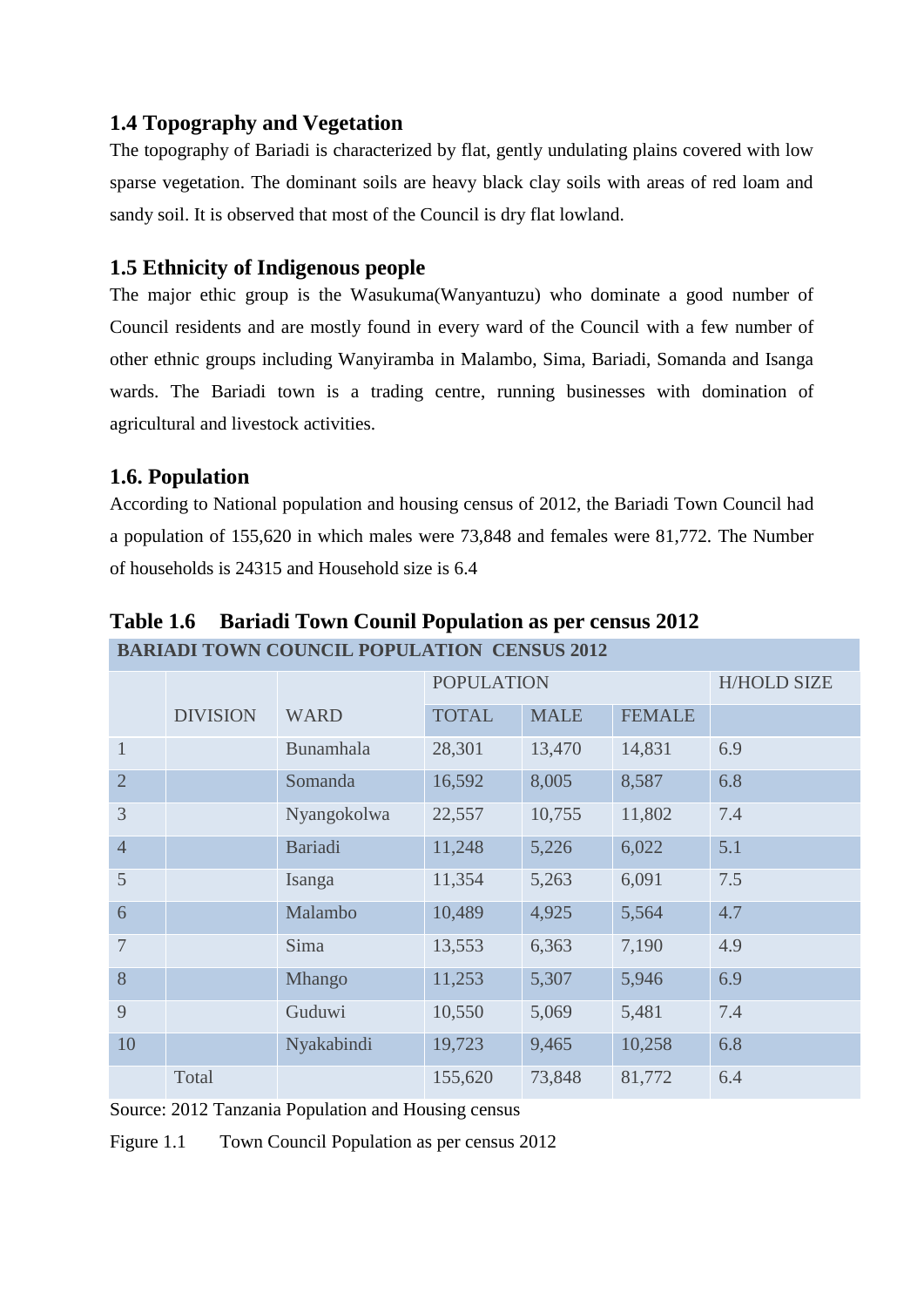

#### <span id="page-5-0"></span>**1.7 Population Size and growth**

Population size refers to number of people in a given area. According to population census of 2012 shows that, Baridi town council have total population of 155,620 people. This includes 73848 males and 81772 females. The town council consists of 10 wards of total 24315 households with 6.4 average people per household. Table below shows population size with respect to the wards in Bariadi town council according to National Population Census 2012, in which the Population growth rate is 2.048.

#### <span id="page-5-1"></span>**1.8 Population Distribution**

The growth and distribution of the population determines the demand for essential social services (e.g. education, health, water, transport, housing, etc.), hence influences the sectoral budgetary allocation. Population growth expands and accelerates the demand for energy; especially from fuel wood which is the most commonly source of energy in rural and urban areas of Tanzania.

According to the National Population Census of 2012 shows that, population distribution of Bariadi town council is greater having 28301 people in Bunamhala ward compared to second populated ward of Nyangokolwa which having 22557 people. This shows that Bunamhala ward need essential social services such as education , health services , water Other which is Bariadi has high population of 11248 people because there is stable market for selling cash crops that influence people from other places to this place not only that but also there is better social services like banks, and other socio economic infrastructures hence cause high population in Bariadi town. Area with low population is Malambo ward which has 11253